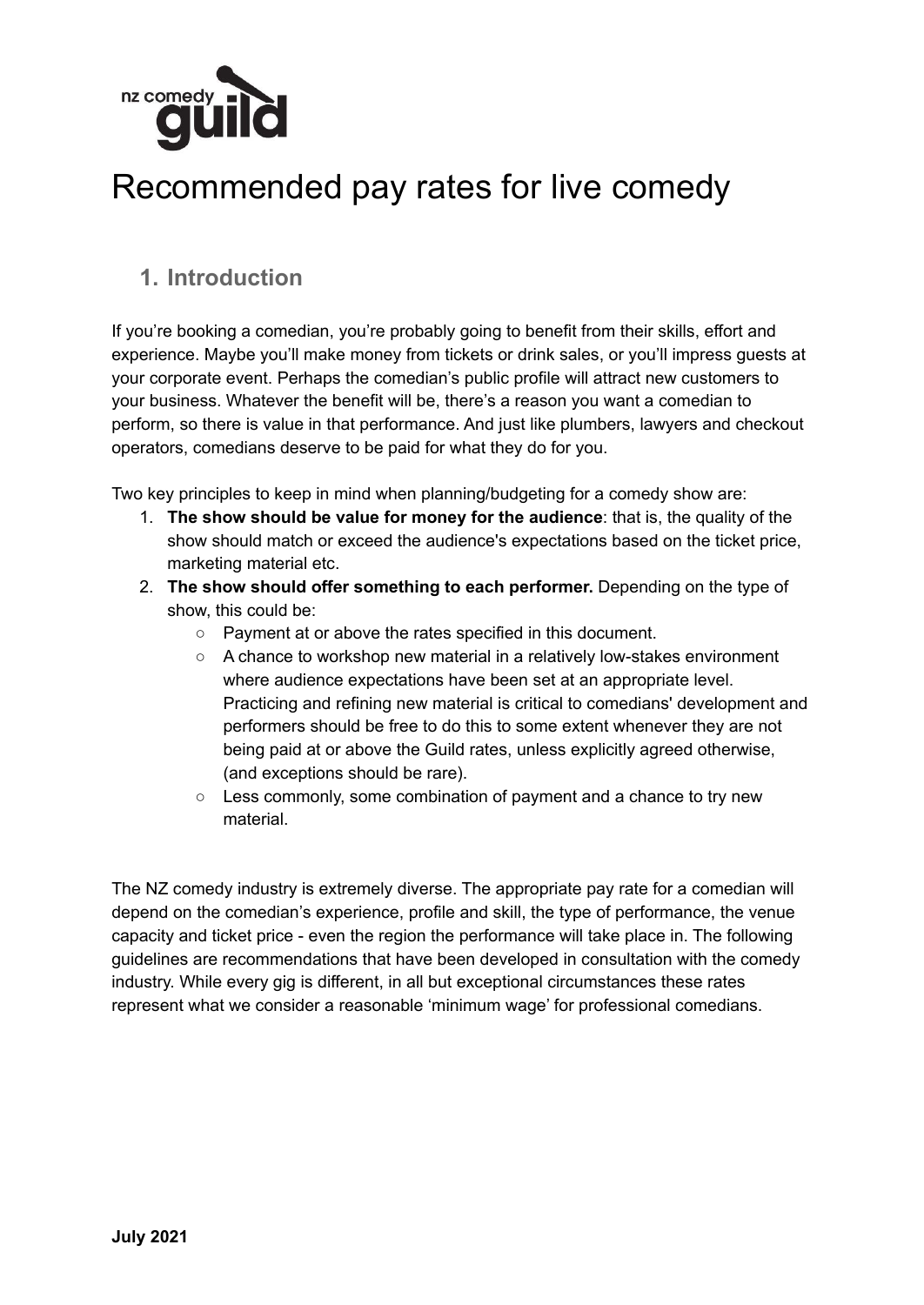

#### **Table 1 - Summary of minimum rates for different performance types**

| Type of show               | <b>Minimum rate Comments</b> |                                                                                                                                                                          |
|----------------------------|------------------------------|--------------------------------------------------------------------------------------------------------------------------------------------------------------------------|
| Standard live performances | \$12/min                     | This is the minimum rate set by<br>the Guild for a professional<br>performance. A more detailed<br>schedule of rates for specific<br>situations is given in Figure 1.    |
| Corporate performance      | \$90/min                     | This can vary greatly depending<br>on the comic's profile and the<br>company involved. This should<br>give a comedian an<br>understanding of where to<br>negotiate from. |
| Televised performance      | \$600/min                    | Per broadcast minute. Calculated<br>per minute or part thereof for first<br>4 minutes, and in 15 second<br>increments for longer sets.                                   |

All rates exclude GST, but include any other applicable taxes.

Why those rates? When a comedian gets paid for a performance, they're not just getting paid for that minute of performance, they're also getting paid for the hours they spent writing and rehearsing the material and often the years they've spent building up their public profile. It's worth noting that experience does not necessarily imply talent, and conversely a lack of experience does not imply a lack of talent. Talent and experience also doesn't mean a comedian will be suitable for every environment. Do your research and get to know the comedian before booking them. If you'd like more advice, contact the NZ Comedy Guild by emailing admin@comedyguild.org.nz

### **3. Standard live comedy shows**

#### 3.1 Summary

There are a wide range of live comedy shows, from open mics with a handful of punters to gala-style shows with an audience of thousands. Audience expectations vary significantly. In these guidelines, shows are broken into three categories based on ticket price: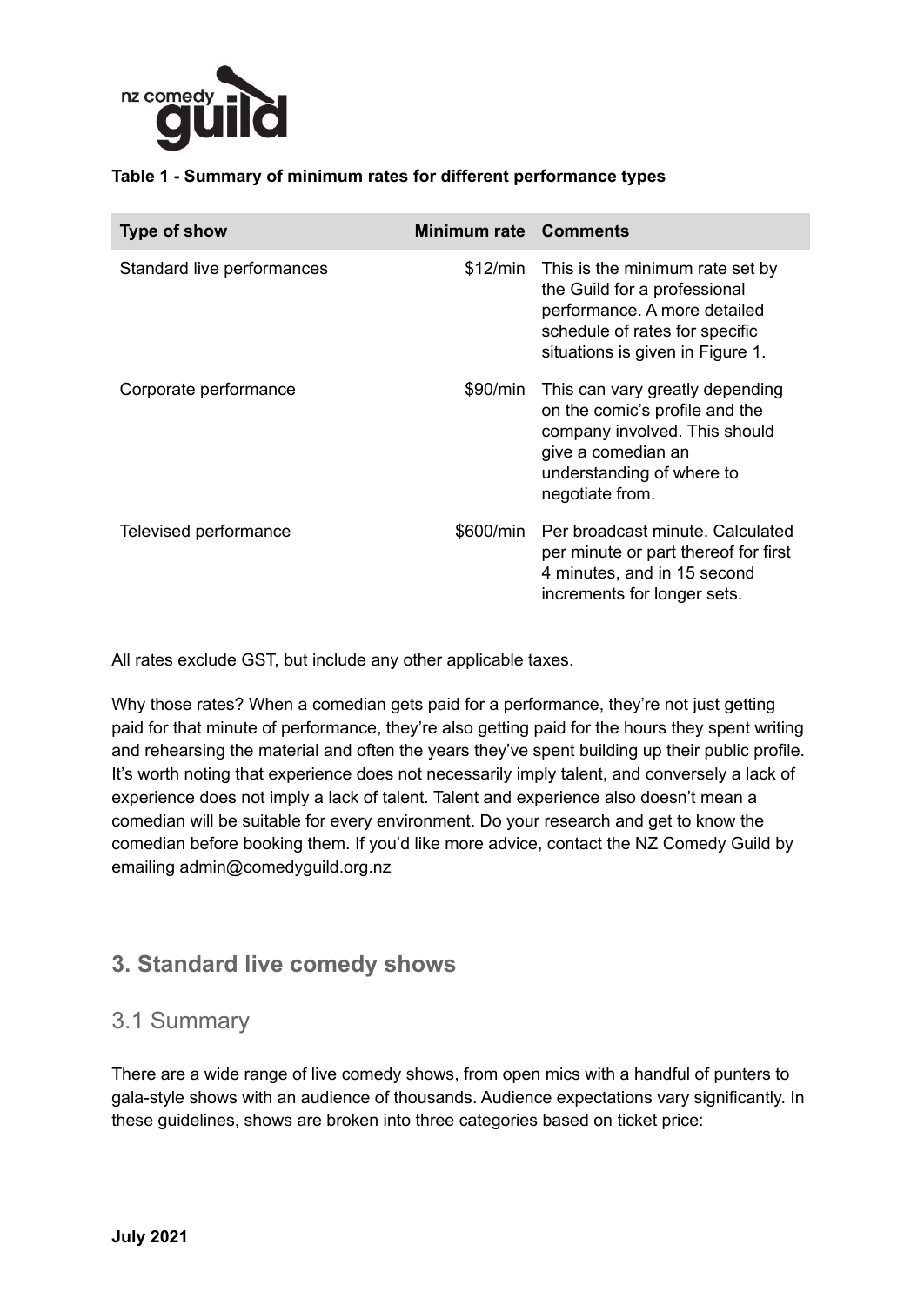

#### **Table 2 - Categories of live comedy show (excluding corporate)**

| Category   | <b>Ticket price</b>                            | <b>Payment for performers</b>                                                                                        | <b>Expectations of performers</b>                                                                                                   |
|------------|------------------------------------------------|----------------------------------------------------------------------------------------------------------------------|-------------------------------------------------------------------------------------------------------------------------------------|
| Open mic   | Less than<br>\$10<br>(including)<br>koha/free) | MC: \$150<br>Other acts: unpaid                                                                                      | MC: welcome/warm up<br>audience, mixture of tested &<br>new material & crowdwork.<br><b>Unpaid spots: new/untested</b><br>material. |
| Semi-pro   | More than<br>\$10 but less<br>than $$20$       | MC: \$200<br>Other acts: paid at a lower<br>rate, or only some acts paid<br>(e.g. headliner only)<br>See section 3.4 | In between open mic and pro<br>show expectations, depending<br>on pay. See Section 3.4 of the<br>full document.                     |
| <b>Pro</b> | \$20 to \$35<br>or higher                      | MC: \$300<br>Other acts: \$12 or higher<br>per minute. See figure 1 for<br>more guidance                             | High standard of performance<br>(i.e. "gold" material) expected<br>from all acts                                                    |

Venue size is also an important factor. A \$20 show in a very small venue may be semi-professional, while a \$10 show in a very large venue should typically be fully professional.

Note that profit share shows are discussed separately in Section 3.6.

The budgets on which the rates are based are attached. Note that these assume shows are funded entirely from ticket sales and that the producer's pay is the show profit, rather than a producer's fee. When organising shows that are funded in other ways (e.g. bought by a venue for a fixed price), be sure to include a producer's fee in the budget.

### 3.2 Professional shows

**The minimum rate of \$12/min applies to all performers in a professional comedy** show. For shows in larger venues (>120 seats) and with higher ticket prices, it is expected that this 'floor' will rise accordingly, as per the flow chart below.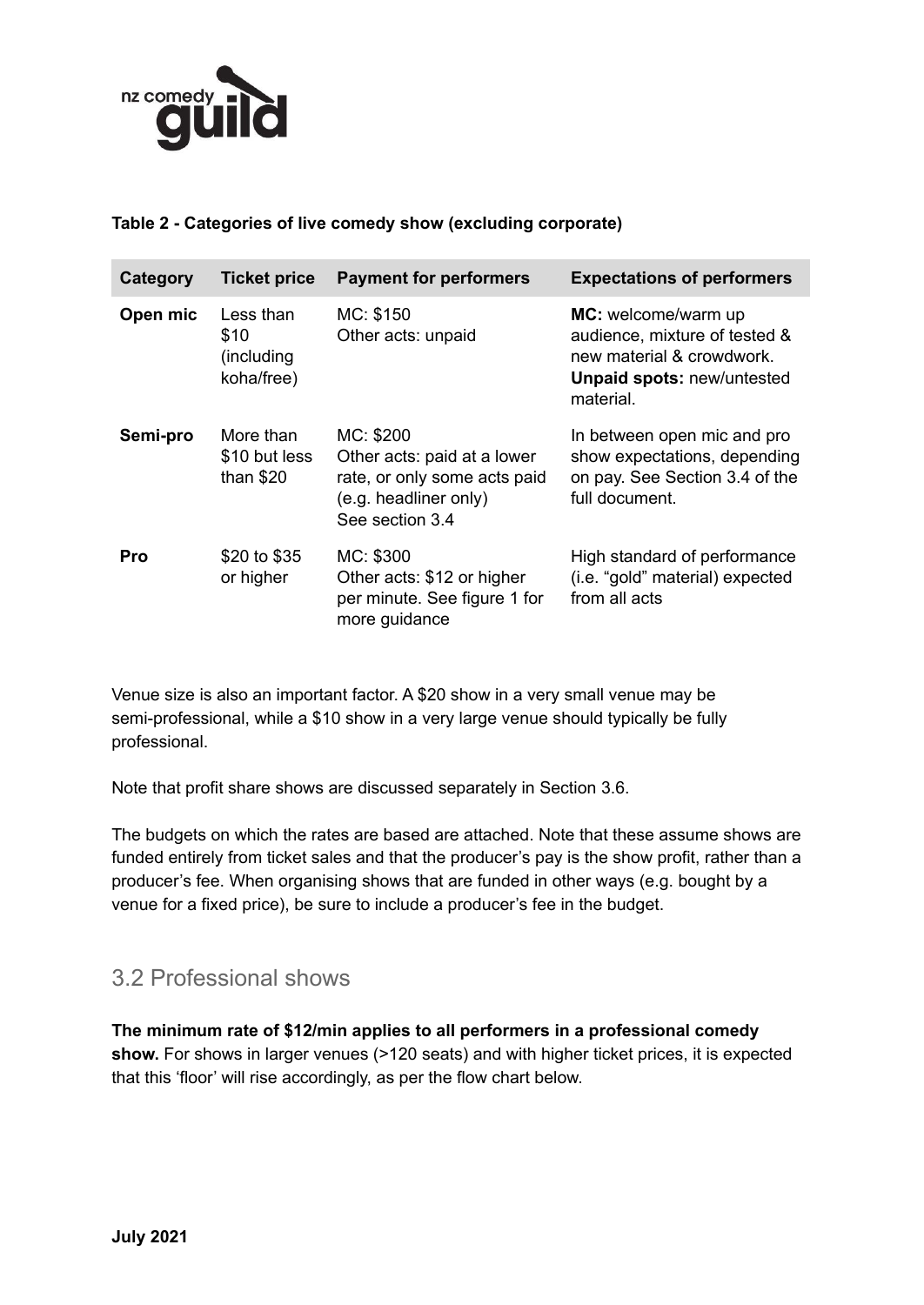

Ticket prices referred to in the figure are pre-sale prices excluding booking fees. For 'dinner and show' tickets or similar package deals, the show only price should be used (or a reasonable estimate of it). We also acknowledge that producers may not always be in control of ticket prices, such as where a venue buys a show.



This flow chart is designed to give comedians and producers an indication of what is a fair rate of pay to a performer based on the ticket price for a show. There are variables that will determine what is a fair rate (i.e. are travel and accomodation costs inclusive of pay rate). Note: \$12 per minute rate applies to venues seating 120 or less, regardless of ticket price.

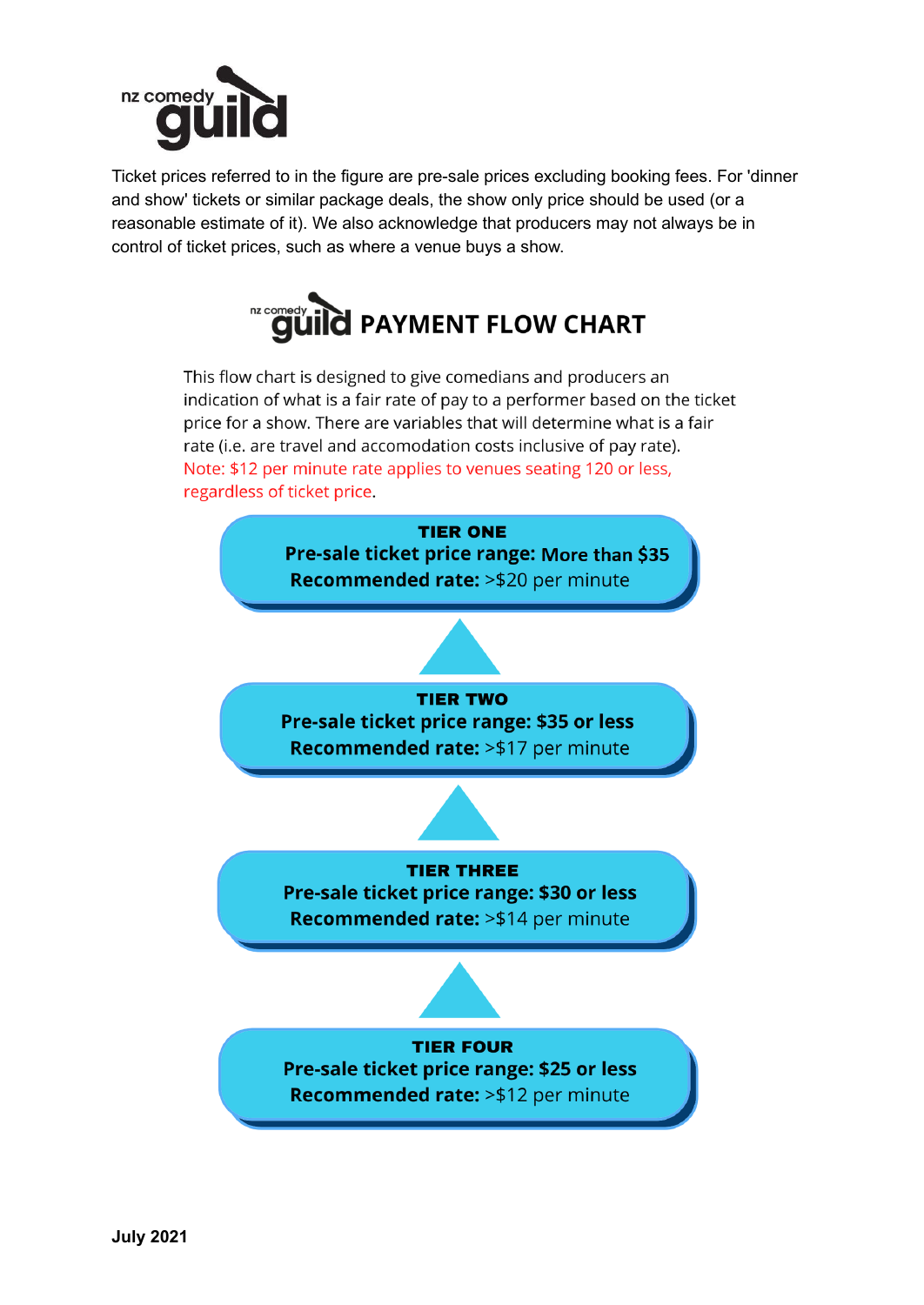

Again, these represent a minimum for each tier and highly experienced or high profile performers may expect a higher rate. It is assumed that travel and accommodation costs will be met by the producer. The NZCG acknowledges that there are some circumstances (e.g. shows in very small venues or in the regions) where payment at these rates may not be financially sustainable, but these should be the exception, not the rule. Conversely, for very large venues (significantly larger than 120 seats), higher rates would generally be expected.

## 3.3 Open Mics

The Guild recognizes that the benefit transaction is slightly different for Open Mic events. These events often offer emerging comedians valuable stage time that will help them refine their material and improve their stagecraft. For this reason, it is acceptable to offer performers complimentary food and/or beverage in lieu of a fee. The Guild also recommends clearly communicating the level of performance the audience can expect at an Open Mic night to avoid disappointment and to provide a safe and supportive environment for emerging comedians.

Likewise, the entry fee for audiences should be reasonable and commensurate with the level of performance (generally no more than \$10).

#### 3.4 Semi-Pro shows.

The term semi-pro is broad and contains grey areas but in general refers to a show where comedians and audience should expect a higher calibre than an open mic but comedians are not expected to to do their "gold" material. They generally take place in smaller venues with lower ticket prices (<\$20) where it may not be feasible to pay quild rates to every performer and still produce the show. In general, all shows with a ticket price of \$20 or over should be fully professional (i.e.all acts paid at Guild rates or higher), and exceptions should be limited.

Semi pro shows can be broken into two categories.

- 1. Everyone is paid at a reduced rate. E.g. \$50 for 10 minutes. In an instance like this comedians should do some well-tested material but are also not required to spend their entire set doing "gold" material and are encouraged to try newer partially tested material. For example 5 minutes of gold and 5 minutes of newer material. A good rule is if you are being paid any amount you should be doing the job that sum reflects.
- 2. Shows where some acts are paid and others are not. These shows are often part way between an open mic and a pro show where the MC and headliner are being paid while the spots are unpaid. In this situation payment to those acts should be at or above the **minimum rate of \$12/min.**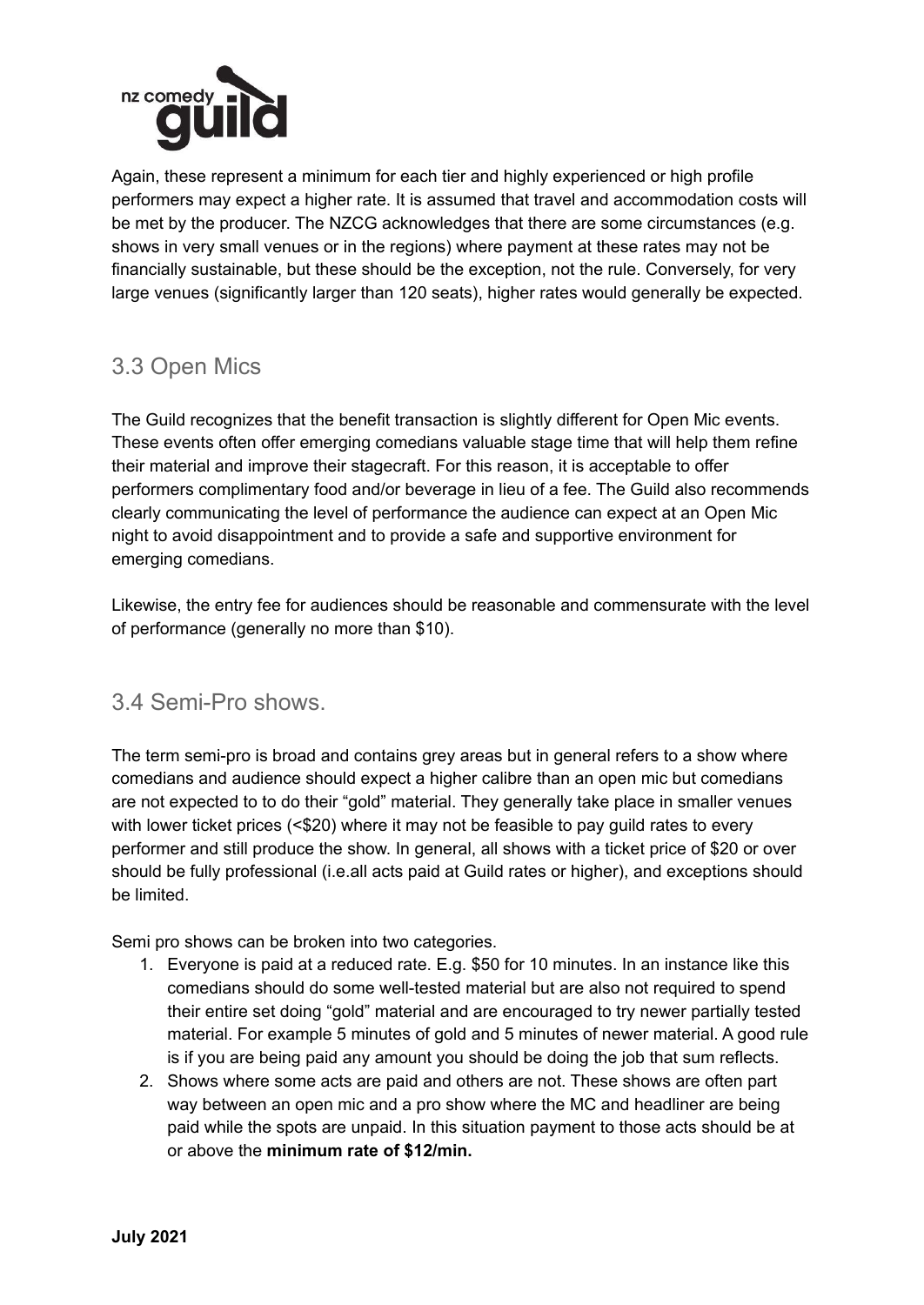

In both categories, it is important that audience expectations are managed to an appropriate level by the promotional materials and the MC's introduction. Promoting shows in either category as "professional" (without any qualification) will result in underwhelmed audience members and this is damaging to both the show itself and the wider industry. Also, in general, we don't recommend using the names and images of performers who aren't being paid to promote the show, as this creates an unfair expectation from the audience that they will be seeing this performer at their best.

**Performers who are not being paid should not be required to do any "gold" material** and should treat the show as an open mic where they can work on new material while maintaining the professional standard they set for themselves. A free drink or contribution towards transport costs does not count as payment.

Performers who are being paid, especially to MC or headline, should ensure the pay rate is commensurate to the type of show, the ticket price, size of venue and whether their name or brand are being used to help sell tickets. These are all factors to take into account especially if payment is below the guild recommended rates.

#### 3.5 MCing

As with other performers, rates for MCs vary depending on the event, the experience of the comedian hired to host the event, and the amount of time required of the MC. In general MCs should be paid based on a reasonable estimate of the stage time required from them, which may vary quite a bit between shows of the same general category. The following minimum MC rates are considered reasonable:

- **Open mics: \$150**. It is important to note that the MC at an open mic is generally the only act being paid and therefore the only act expected to be performing "gold" material.
- **● Semi-pro: \$200**
- **● Pro show: \$300**

For hosting corporate shows, the fee may vary considerably due to different formats, the amount of stage time required, as well as the profile and experience of the performer. In general though, **\$1,000 is a reasonable minimum fee for corporate hosting**, while significantly higher fees will often be reasonable depending on the circumstances.

#### 3.6 Profit share shows

In some cases, comedians' pay is not a fixed fee, but is based on the financial success of the show (either calculated from the profit, or the number of tickets sold). There are two common scenarios where this occurs: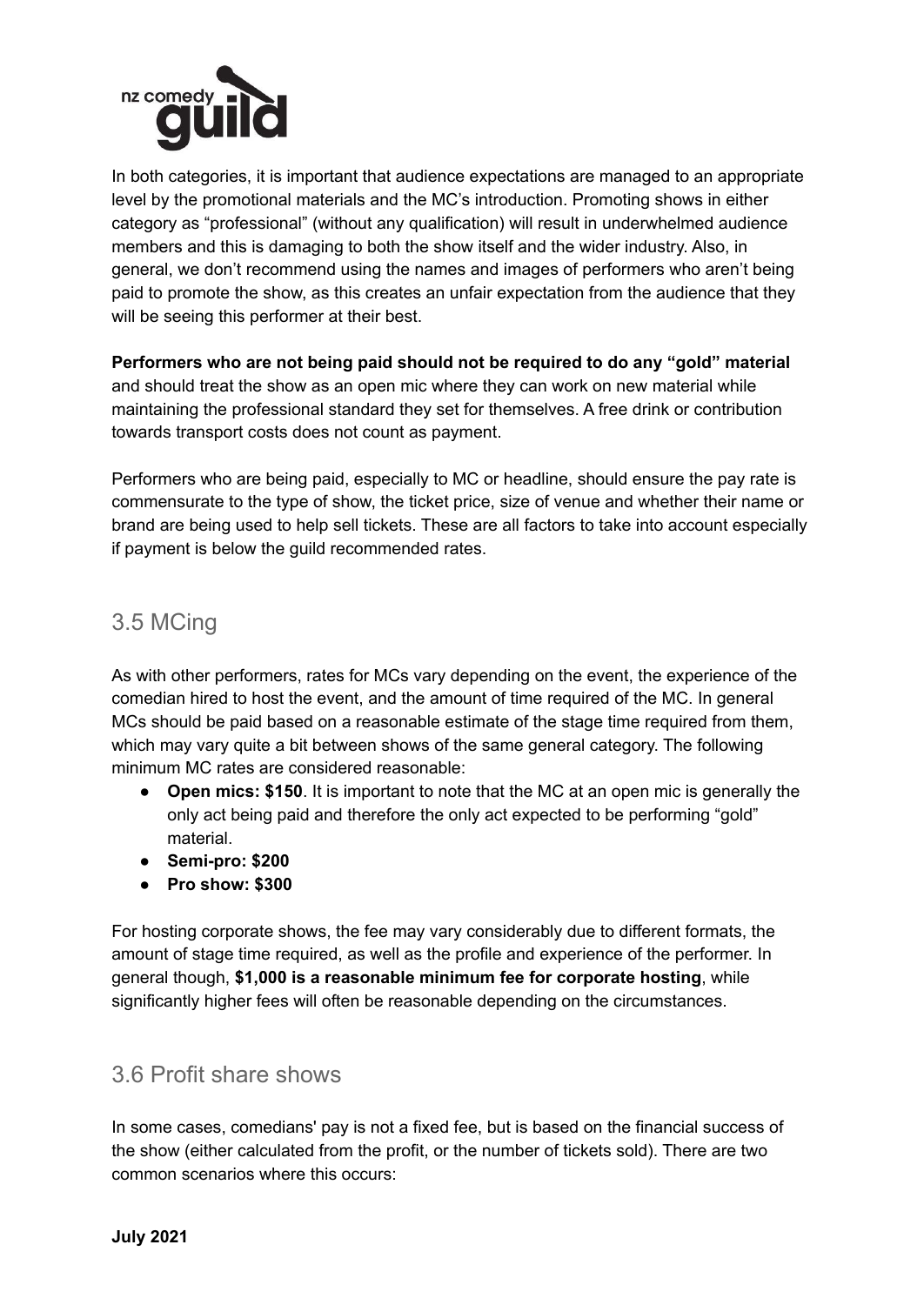

- 1. A group of comedians work together to produce and perform a show (such as a festival lineup show) and agree to share the profits, or any loss between themselves,
- 2. A promoter (who may or may not be a comedian as well) books one or more comedians to perform in a show and offers to pay them on a profit share basis, rather than a fixed fee.

For scenario 1, all performers participating in the show should explicitly agree when planning the show on how profits will be shared (especially if not an even split) and how much will be spent on venue hire, sound and lighting, promotion and any other expenses required. This avoids disputes later on about which costs should be included. The best way to do this is by writing a show budget together and getting a mutually agreed on written contract prior to the show.

For the second profit share scenario, where some or all of the comedians performing are not involved in organising the show, the guild strongly recommends that:

- Producers must provide enough information **in writing** to enable performers to roughly estimate the likely range of fees and make an informed decision about whether to accept the gig. The information provided should include the capacity of the venue, ticket price, what expenses will be deducted before calculating the profit share, and what percentage of the profit each act (and the producer) will earn. **It is not acceptable for a producer to offer a performer a gig and state that they'll be paid as a profit share with no further information.**
- Performers on a profit share show who are not involved in producing/promoting the show have no liability for any loss.
- Similarly, performers' direct expenses (such as transport to the show or accommodation for out-of-town gigs) should be included as part of the show budget, rather than performers being expected to meet these costs from their share of the profit.
- If the show sells out (or is close to it), the profit share earned by the performers should generally exceed the standard guild rates for the length of their set. This is because profit share shows involve the performers taking on some of the risks associated with the show (potentially including the risk that sales will be poor and they won't be paid at all), and therefore they should also share in the benefits when shows sell well.

# 3.7 Charity events

Comedians are frequently approached to donate their time and talent in support of a charity. But before you ask a comedian to perform for free, check what you are expecting from other supporters. Are you working for free? Are any other performers or celebrities? Are the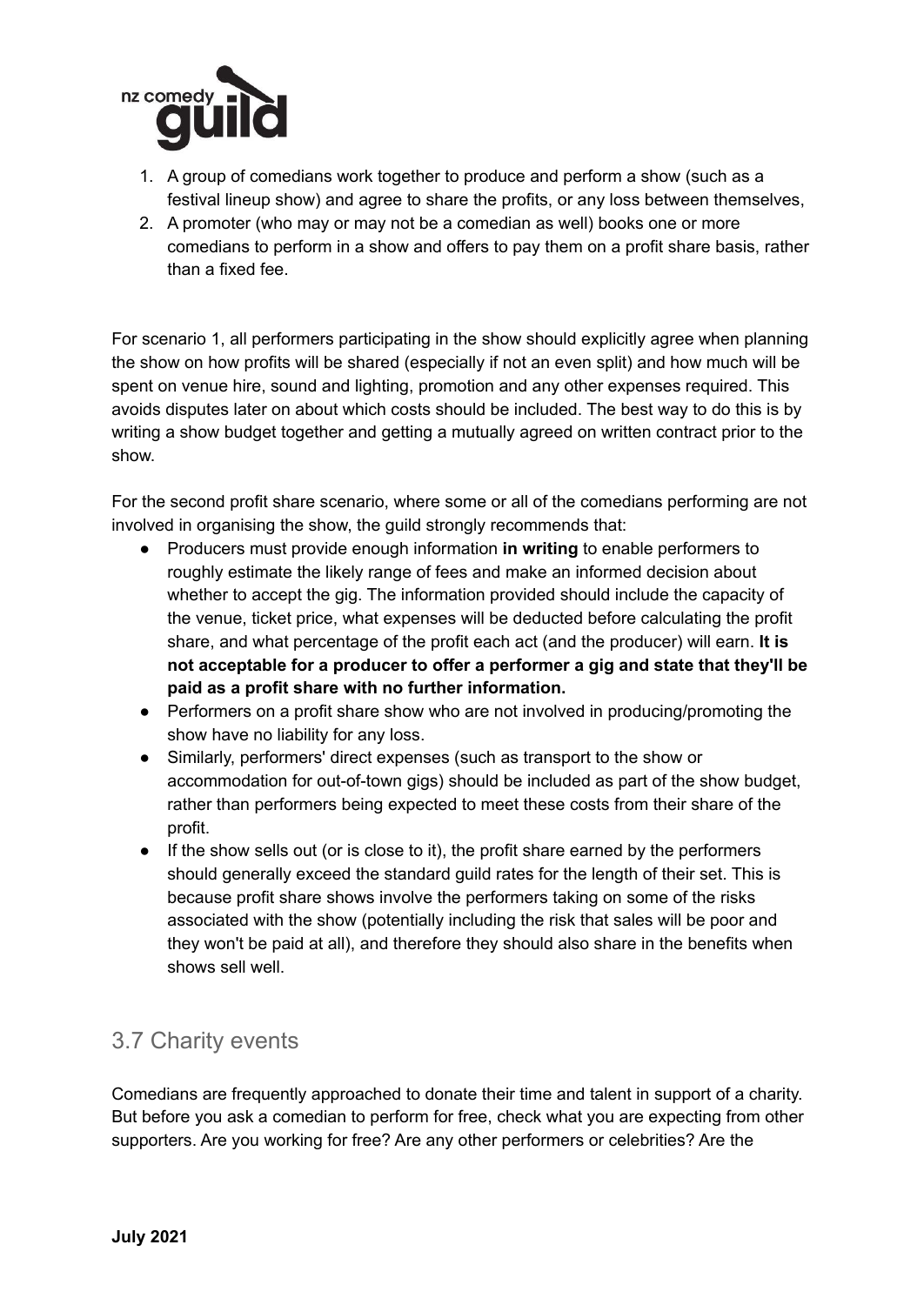

lighting and sound technicians? The chefs? Unless the answer is yes, it's unfair to ask a comedian to be the only one working for free.

#### **4. Corporate shows**

Corporate events incur higher rates than standard gigs, mainly because the expectation of the client and the effort required from the comedian are much higher. Often, the comedian is expected to edit their material, language and tone, and dress more formally. Corporate events can also be more challenging than standard gigs, as oftentimes the audience hasn't chosen to be there.

As above, rates will depend on the comedian's experience, talent and profile, and also on the venue/audience size, the location, etc. A minimum rate for corporate performance should be **\$90 per minute**. Again, highly experienced and high-profile comedians may expect significantly more than this. This rate is given as a guideline for performers to negotiate from.

#### **5. Televised performances**

Televised performances require an even higher standard of performance and preparation by performers, due to the much larger audience. In addition, many comedians retire material after televised performances, and payment must reflect their limited ability to use that material (typically among their best material) after the show is televised.To reflect this, the minimum rate of payment for televised performances is significantly higher: **\$600 per minute**. This is paid per broadcast minute (or part thereof) for the first 4 minutes, and in 15 second increments for sets longer than 4 minutes.

#### **6. Payment**

The Guild does not endorse 'cash' jobs. As a comedian you should ensure you are provided with a contract that states all important information including set length, performance fee, code of conduct, payment timeframe etc. As a producer you are expected to provide a contract and code of conduct to all performers which should be agreed upon and signed by both parties.This is especially important for corporate or televised shows.

The guild recommends a payment deadline of 10 working days of the invoice being sent unless otherwise agreed.